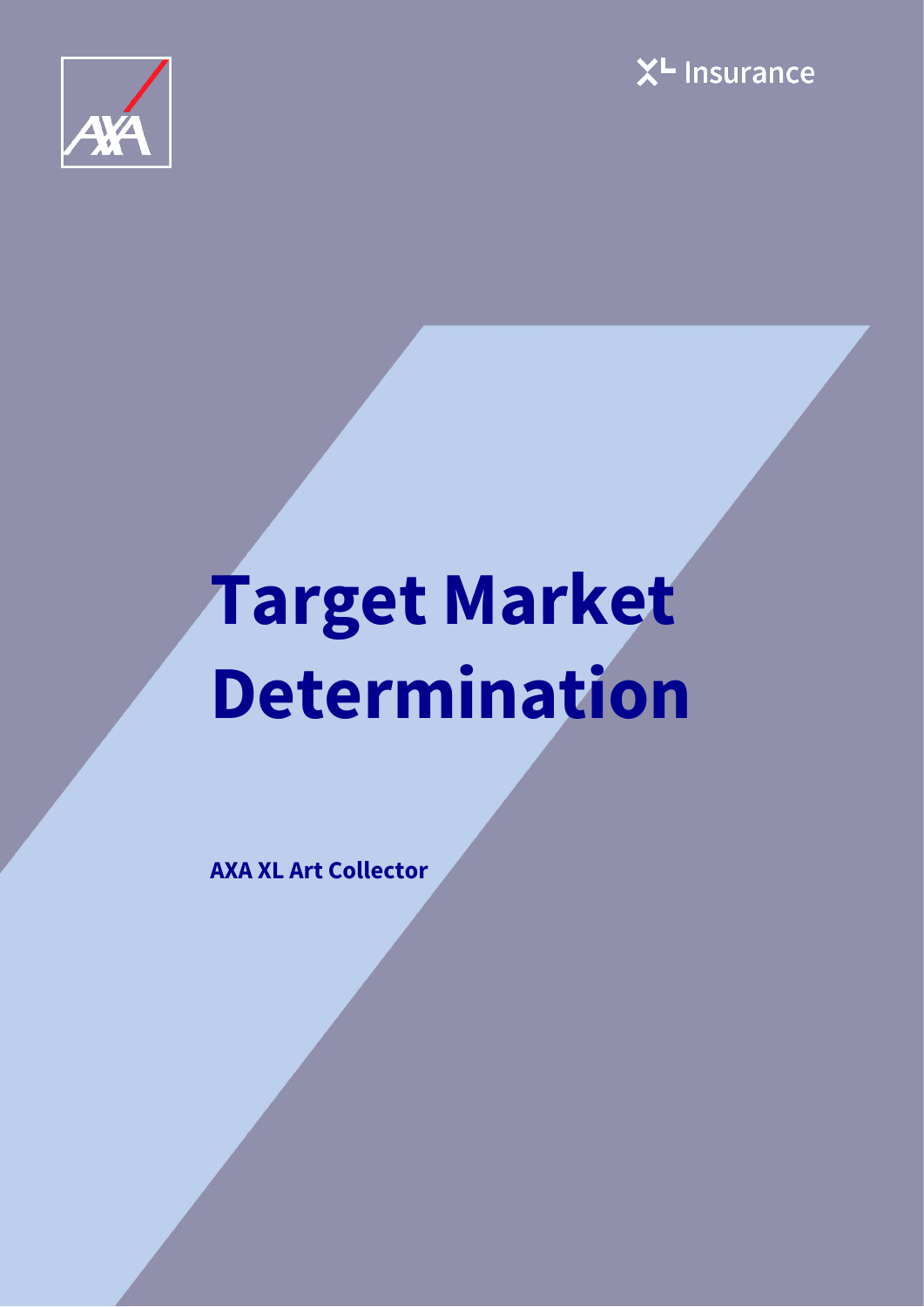

This Target Market Determination (TMD) is effective from 05/10/2021 and relates to the AXA XL Art Collector Insurance Policy (v1-05.21).

ASG Insurances Pty Ltd ("ASG") (ABN 40 065 089 563) acts under a binding authority as agent for the insurer (Catlin Australia Pty Ltd, ABN 64 108 319 786) in issuing this product.

This TMD provides ASG's distributors and customers information regarding:

- which customers this product is suitable for (the target market) and which customers this product is unsuitable for,
- any distribution conditions for this product.
- reporting obligations of our distributors, and
- the review period and events that may trigger a review

This TMD lists the customers within the target market. This TMD doesn't consider a customer's personal needs, objectives and financial situation. A customer should always refer to the Product Disclosure Statement (PDS) and any Supplementary PDS that may apply, to ensure the product is right for them.

# **Note: This TMD only includes information for target markets of cover for retail clients as defined by the Corporations Act 2001 (Cth).**

This product has been designed for consumers in the target market to provide financial protection against:

• physical loss or physical damage to art and jewellery collections

# **Who is within the Target Market for AXA XL Art Collector Insurance Policy**

#### **Customers within the Target Market**

(Customers are within the Target Market if the following conditions apply)

Mid-to-high net worth individuals, superfunds and SME's who purchase, own or collect art and jewellery collections over \$50,000 in total value, for personal use or investing purposes.

#### **Class of Customers NOT within the Target Market**

(Customers are not within the Target Market if the following conditions apply)

- Individuals with non-art and jewellery collections, i.e. normal home contents
- Small art or jewellery collections of under \$50,000
- x - Non-annual policies
	- Individuals with single items of art or jewellery
	- Collections of art or jewellery that are for sale or intended to be sold in the immediate future (i.e. within one year)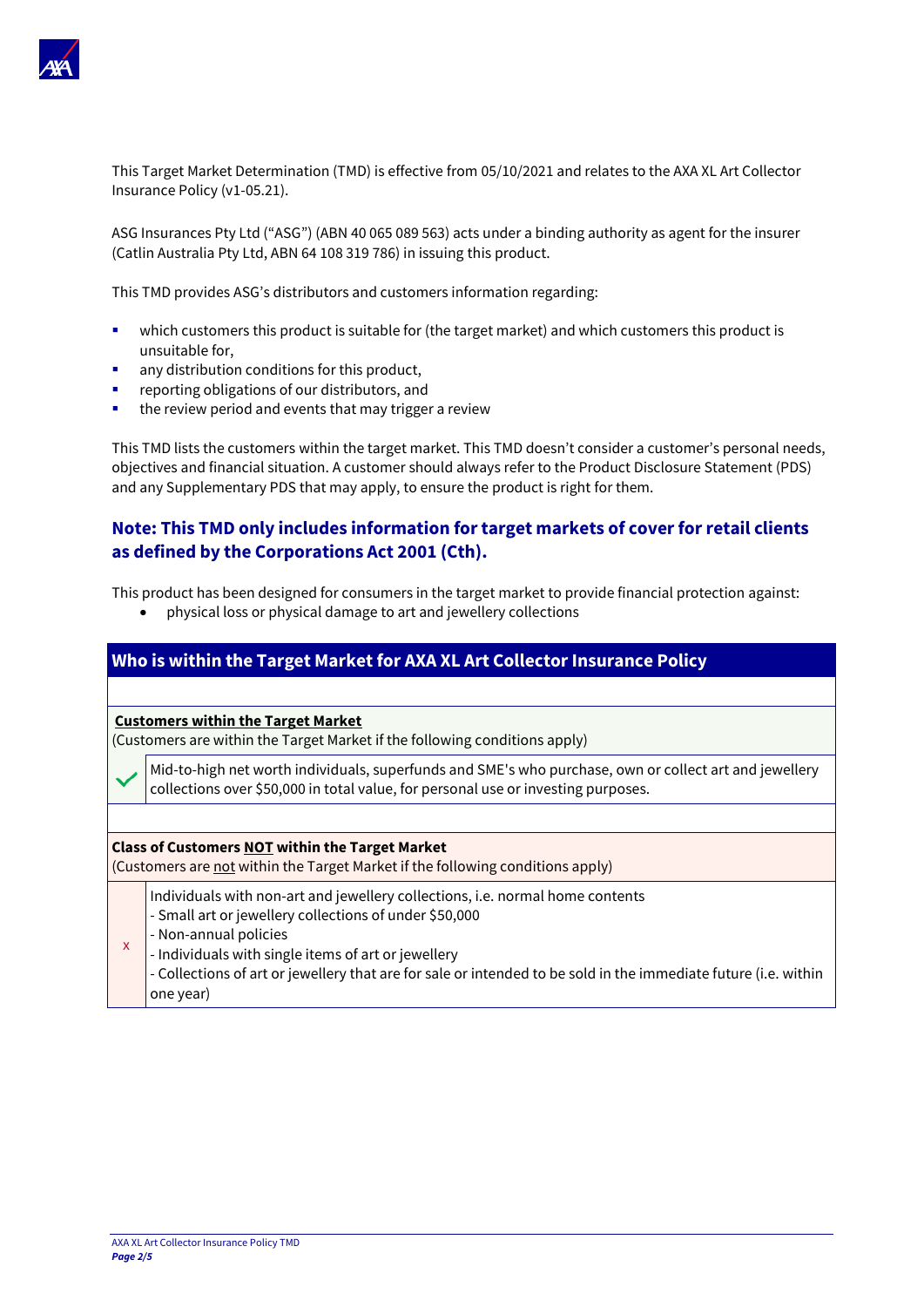

# **Distribution Conditions**

This product has been appropriately designed to be distributed through an approved insurance broker or authorised representative.

The product and the systems it is distributed through have been designed for a customer seeking insurance through a licenced insurance broker or authorised representative.

The insurance broker or authorised representative has undergone adequate training in the product, the customer its intended for and the underwriting criteria.

| <b>Distribution</b><br><b>Restrictions</b> | This product can only be sold via the following Distribution Channel/s:                                                                                                                                                                                       |
|--------------------------------------------|---------------------------------------------------------------------------------------------------------------------------------------------------------------------------------------------------------------------------------------------------------------|
|                                            | - Insurer's network of approved insurance brokers who hold an AFS licence;<br>- Authorised Representative of the insurance brokers who operate under the broker's AFS<br>licence.<br>This product is not available online for customers to purchase directly. |
| <b>Distribution</b><br><b>Conditions</b>   | This product can only be sold under the following Distribution Conditions:<br>- This product cannot be sold to customers outside the Target Market.                                                                                                           |
| <b>Distribution</b><br><b>Method</b>       | This product can be sold via the following Distribution Methods:<br>- This product can be sold via direct contact between the customer and the insurance broker<br>or agent.                                                                                  |

# **Reporting Obligations**

Distributors of this product are required to provide ASG with complaints information via the agreed complaints submission process including:

- The number of complaints the distributor has received about this product during the reporting period;
- A brief summary about the nature of the complaint raised and any steps taken to address the complaint; and
- Any general feedback you may have on this product.

Distributors should include sufficient details about the complaint that would allow us to identify whether the TMD may no longer be appropriate to the class of customers.

**Reporting Period:** Monthly and no later than 10 business days after the agreed complaints reporting date.

# **Significant dealings outside the target market**

If an actual or possible significant dealing outside of the target market is identified, we require information such as the date (or date range) the dealing occurred, details about the dealing(s) and any steps or actions taken to mitigate.

Distributors should have regard to current ASIC guidelines when determining what may constitute a significant dealing.

**Reporting Period:** As soon as practicable and no later than 10 business days after becoming aware of the matter.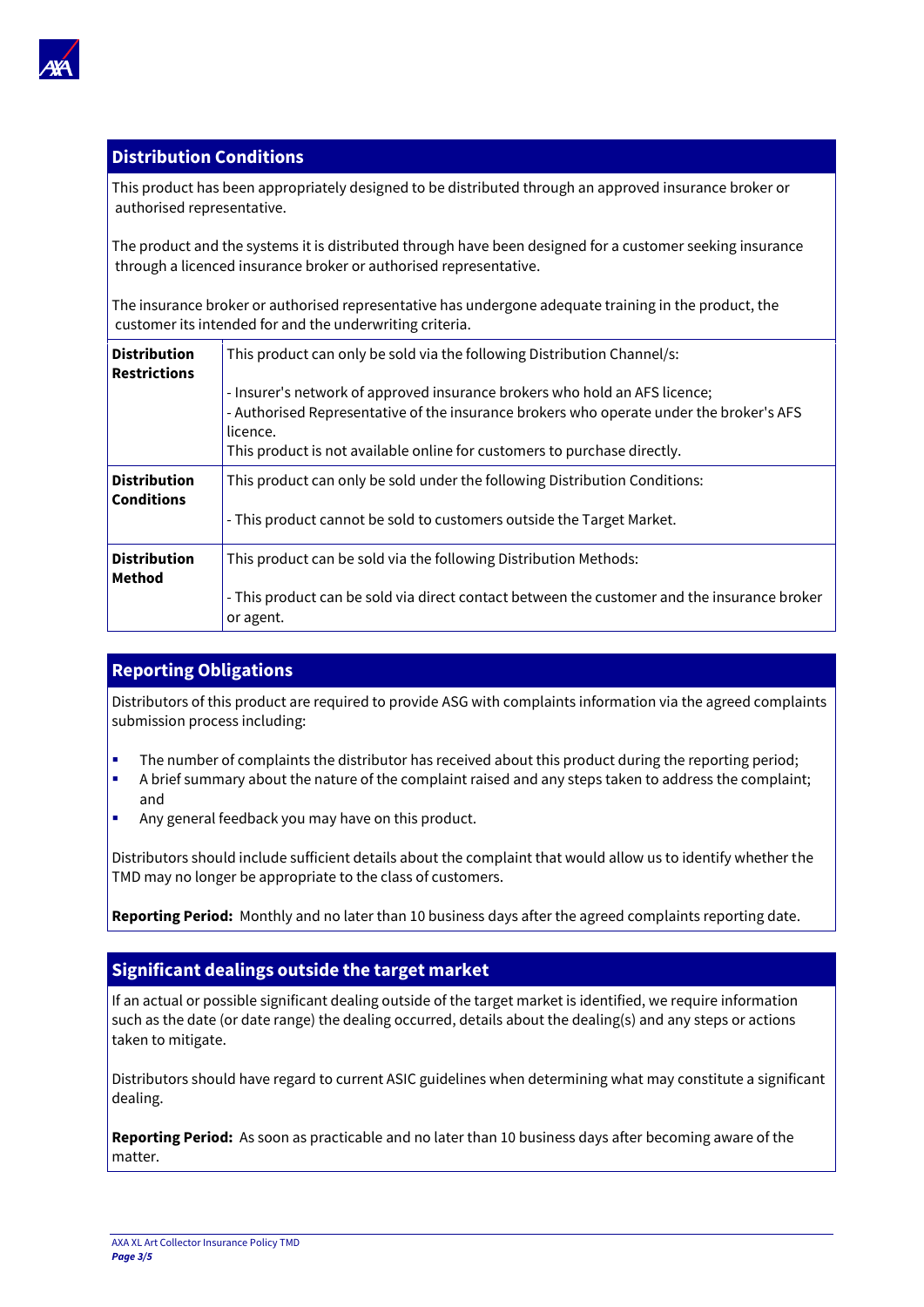

| <b>TMD Reviews</b>                                             |                                                                                                                                                                                                                                                                                                                                                                                                                                                                                                                                                                                                                                                                                                                                                                                                                                                                                                                                    |
|----------------------------------------------------------------|------------------------------------------------------------------------------------------------------------------------------------------------------------------------------------------------------------------------------------------------------------------------------------------------------------------------------------------------------------------------------------------------------------------------------------------------------------------------------------------------------------------------------------------------------------------------------------------------------------------------------------------------------------------------------------------------------------------------------------------------------------------------------------------------------------------------------------------------------------------------------------------------------------------------------------|
| <b>Review Period</b>                                           | The initial review of this TMD will occur no later than 2 years from the date this TMD is first<br>published and every 2 years thereafter.                                                                                                                                                                                                                                                                                                                                                                                                                                                                                                                                                                                                                                                                                                                                                                                         |
| What may<br>trigger a<br>review prior to<br>periodic<br>review | The events or circumstances that may suggest the product is no longer suitable to the target<br>class of customers and would trigger a review (prior to the scheduled periodic review date)<br>include, but are not limited to, us becoming aware of:<br>significant increase in the number of complaints relating to the product received by us or<br>reported by distributors;<br>a material change to the product including Product Disclosure Statement, information<br>п<br>or assumptions upon which the target market was formulated;<br>change of relevant law, regulatory guidance or industry code which has a material effect<br>on the terms or distribution of the product;<br>the product is being distributed and purchased in a way that is significantly inconsistent<br>with this TMD;<br>adverse trends in policy and claims data indicating the product is not performing as<br>ш<br>expected by the customer. |